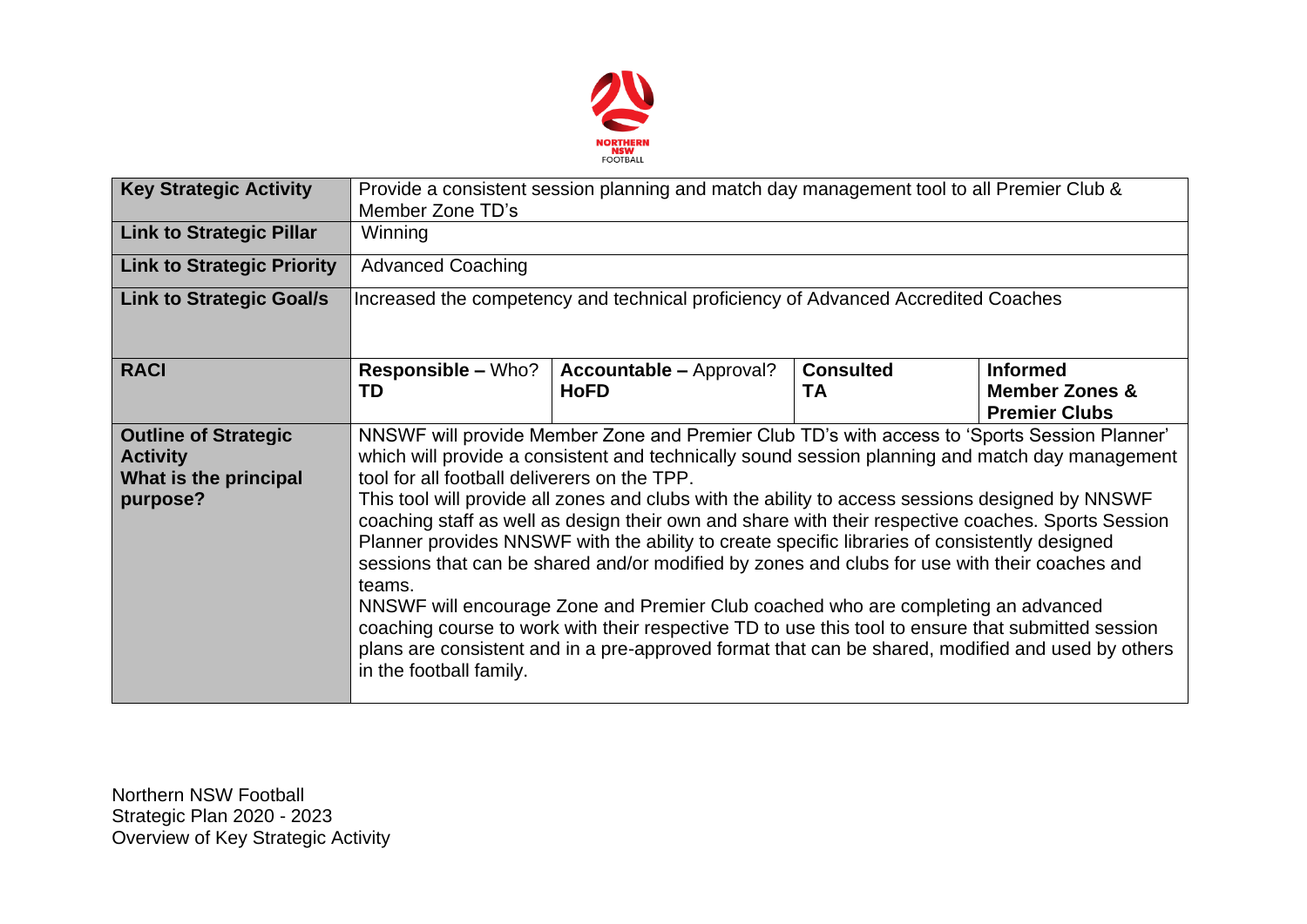

| <b>Desired outcome/s</b><br>aligned to Goal | Lifted the technical standard of coached involved in the TPP<br>Increase the pass rate of Zone and Club coaches completing an Advanced Coaching<br>Course<br>Create a library of consistently designed sessions that can be accessed and used within<br>TPP programs. |
|---------------------------------------------|-----------------------------------------------------------------------------------------------------------------------------------------------------------------------------------------------------------------------------------------------------------------------|
|---------------------------------------------|-----------------------------------------------------------------------------------------------------------------------------------------------------------------------------------------------------------------------------------------------------------------------|

## **Prioritisation assessment matrix**

| <b>Measure</b>    | <b>Urgency</b>                                                      | <b>Potential</b><br><b>Impact</b>                                                                                    | <b>Success</b>                                                                    | <b>Resources</b>                                                                                    | <b>Stakeholder</b><br>readiness                                                                                                      | Integration                                                                                                       | <b>Total</b><br><b>Points</b> |
|-------------------|---------------------------------------------------------------------|----------------------------------------------------------------------------------------------------------------------|-----------------------------------------------------------------------------------|-----------------------------------------------------------------------------------------------------|--------------------------------------------------------------------------------------------------------------------------------------|-------------------------------------------------------------------------------------------------------------------|-------------------------------|
| <b>Definition</b> | Is this a priority<br>activity which<br>needs to be<br>implemented? | Is it likely that<br>the<br>implementation<br>of this activity<br>will have a<br>significant<br><i>impact on one</i> | Do you have<br>reason to<br>believe that<br>the activity<br>will be a<br>success? | Are resources<br>(funds, staff,<br>expertise)<br>readily available<br>to implement<br>the activity? | Will this activity<br>be supported by<br>relevant<br>stakeholders?<br>Is there<br>momentum to<br>move this<br>initiative<br>forward? | Is there<br>opportunity for<br>collaboration<br>and/or opportunity<br>to build on existing<br><i>initiatives?</i> |                               |

Northern NSW Football Strategic Plan 2020 - 2023 Overview of Key Strategic Activity